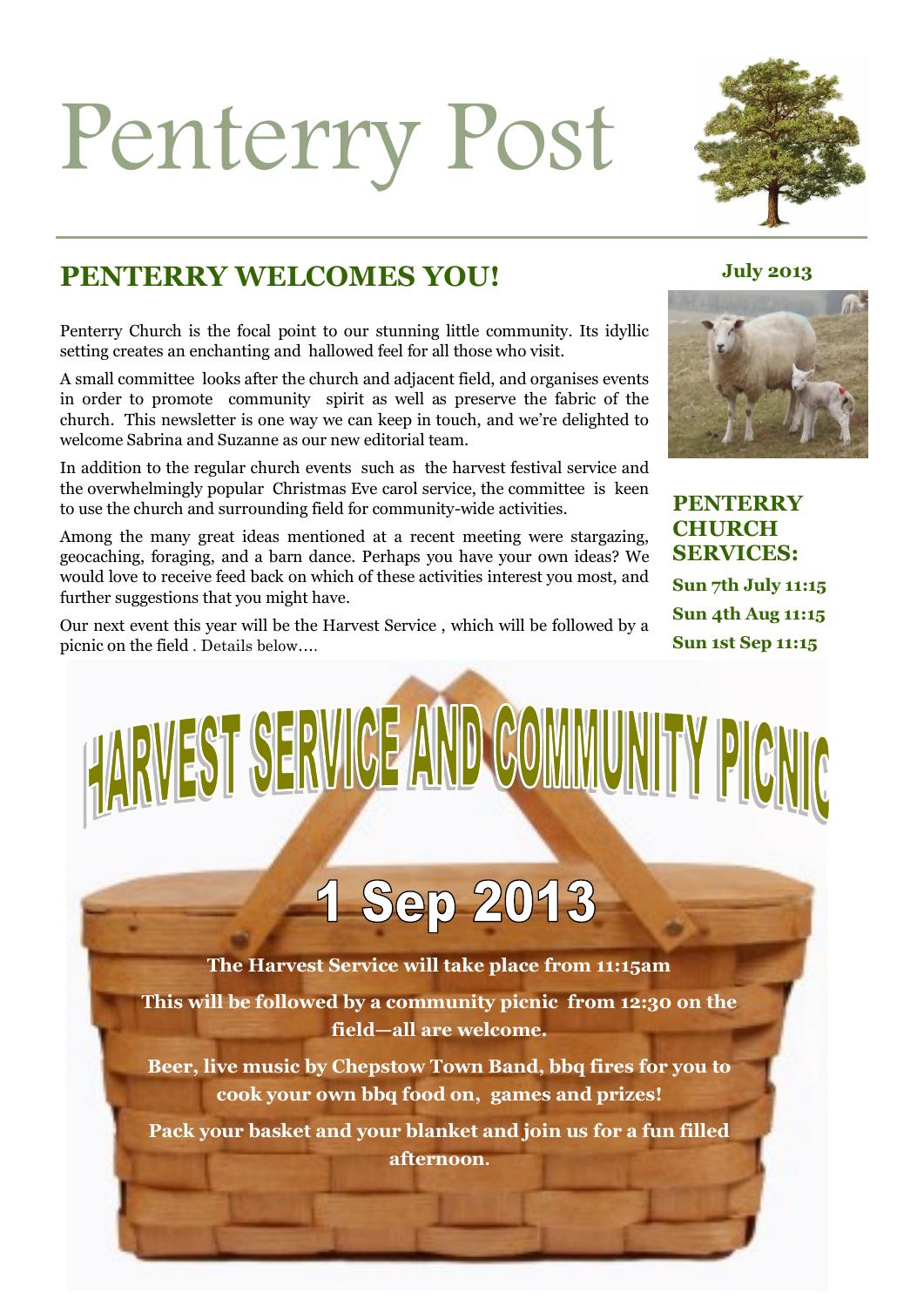#### **NEW AM-DRAM GROUP**

In years gone by, the St. Arvans Pantomaniacs staged many popular performances at the Memorial Hall. More recently, many of you enjoyed the Penterry Players' unforgettable performances at the same venue ("The Mary Moxley Murder", "Mary Moxley – The True Story?" and "Dead on Cue").

The success of these events has led to the formation of a new drama group under the name Cast Adrift. The group has already taken the murder mystery "Dead on Cue" on tour to Portskewett, and is now preparing a new drama for this Autumn – watch this space!

There are still vacancies in the cast and backstage for anyone who fancies a very lighthearted introduction to the thrills and spills of stage performance – get in touch by emailing [info@castadrift.org](mailto:info@castadrift.org) or call Nick Brewin on 01291 689711.



#### **SUMMER CLUB**

If you have children aged between 8-11 or know of friends looking for something to entertain and encourage their young ones over the summer, why not send them up to the *Home Grown* Summer Club?

Based in the Penterry area, children will explore nature as well as the history the area has to offer. The activities are based around education, fun and the outdoors. Each week will be themed and will have a specific work book aimed at Numeracy and Literacy. The activities for the week will include art and craft, cooking, science experiments, basic first aid lessons, navigation and survival skills.

For more information or to get your young ones signed up, please contact:

Sabrina Email: sabrinaortner@yahoo.co.uk Mobile: 07701027313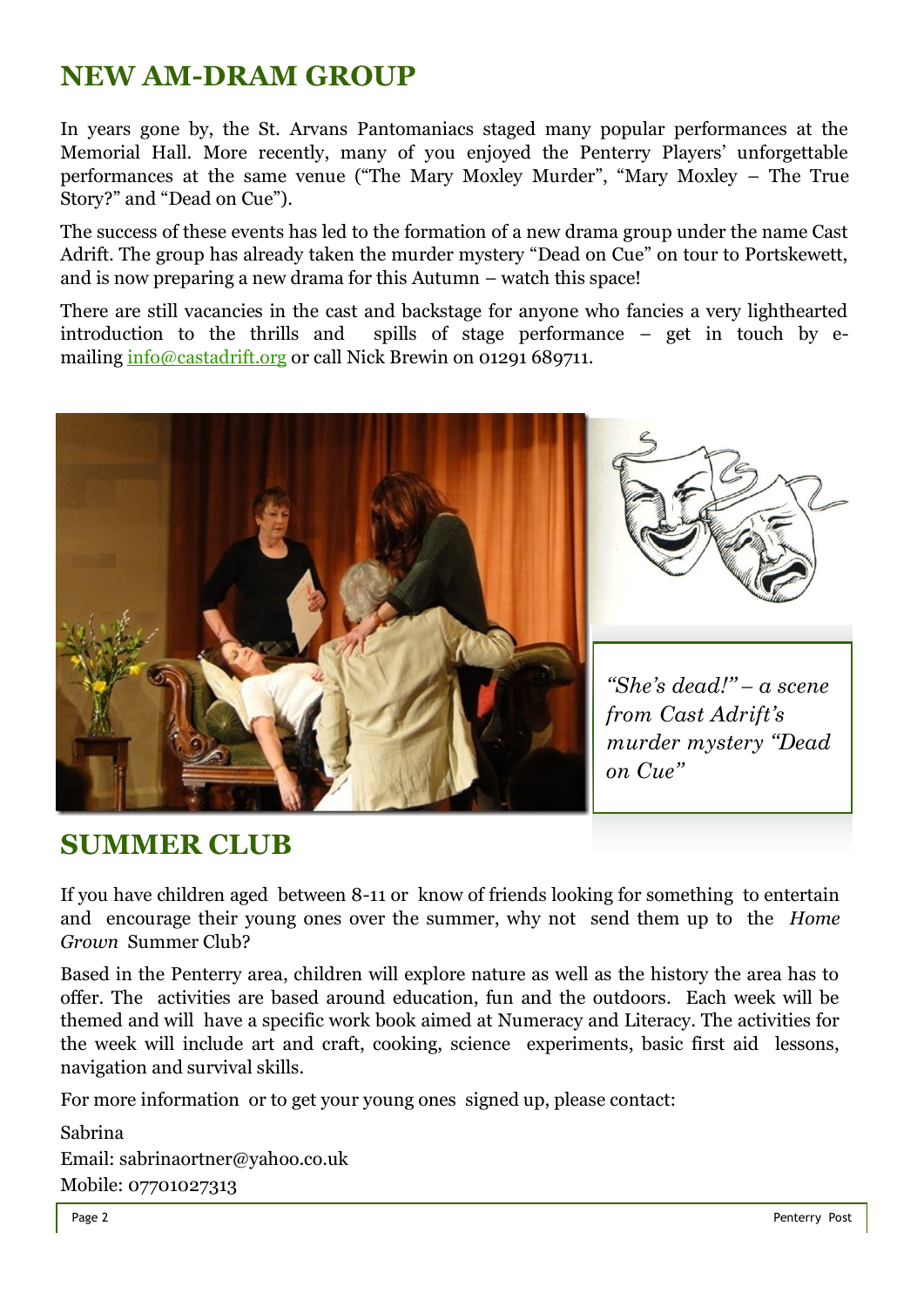

#### **BRINGING THE WORLD TO PENTERRY**

These days it seems that nearly everybody depends on the internet to keep in touch with the world at large – work, play, shopping, family and friends. All of these activities work best through fast broadband connections, which have been slow to reach rural areas.

Households connected to the St. Arvans exchange should now be able to receive BT's Infinity service, but for those whose telephone service comes from Tintern there is little prospect of any improvement. However, some households in Penterry and the Cot have signed up to a new high-speed wireless broadband service being offered by Spectrum Internet, which will connect to a new antenna shortly to be installed on high ground near to Devauden.

This service was launched in response to the efforts of local campaign group "BiGDiG" – to learn more about the initiative, and how you might<br>benefit from the service, visit www.bigdig.org or ebenefit from the service, visit [www.bigdig.org](http://www.bigdig.org/) or email [info@bigdig.org](mailto:info@bigdig.org) . Grants of £1,000 per household are currently available from the Welsh Government towards the cost of installing the service, but time is running out as the scheme closes in September.

#### **NEWS FROM THE PEWS**

Thanks to generous support from the community and local businesses, we have been able to make a number of much-needed improvements to the church in recent years, starting with repairs to the porch over the cold winter of 2010/11.

Since then we have had the interior of the church painted, and the pews stripped down to their natural finish. The rear of the church has been tidied up, and ventilation grills inserted in the windows. Outside we have repointed the worst cracks in the church walls, repaired the collapsing churchyard wall and refinished the bench in the church field.

Of course the work is never done, but we feel that the church is looking better than it has for many years. If you haven't visited the church for a while, why not come along to the Harvest Picnic on the 1st of September when the church will be open throughout.